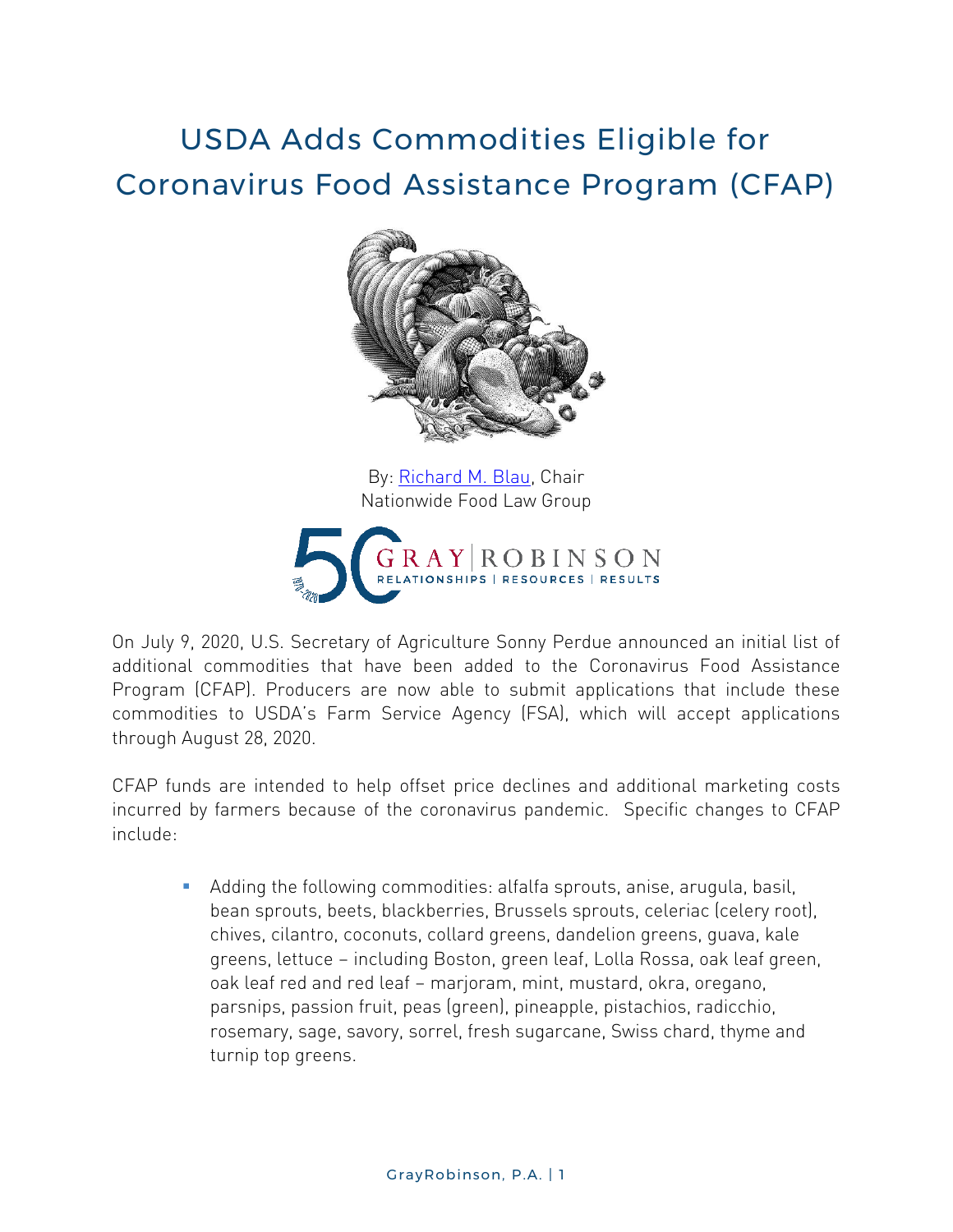- Expanding for seven currently eligible commodities apples, blueberries, garlic, potatoes, raspberries, tangerines and taro – CARES Act funding for sales losses because USDA found these commodities had a five percent (5%) or greater price decline between mid-January and mid-April of 2020, as a result of the COVID-19 pandemic. Originally, these commodities were only eligible for marketing adjustments.
- **Determining that peaches and rhubarb no longer qualify for payment under** the CARES Act sales loss category.
- Correcting payment rates for apples, artichokes, asparagus, blueberries, cantaloupes, cucumbers, garlic, kiwifruit, mushrooms, papaya, peaches, potatoes, raspberries, rhubarb, tangerines and taro.

Producers have several options for applying to the CFAP program:

- 1. *Using an online portal*, accessible at [farmers.gov/cfap,](https://www.farmers.gov/cfap) allows producers with secure USDA login credentials—known as eAuthentication—to certify eligible commodities online, digitally sign applications and submit directly to the local USDA Service Center. New commodities are now available in the system.
- 2. Completing the application form using the USDA's CFAP Application Generator and Payment Calculator found at [farmers.gov/cfap.](https://www.farmers.gov/cfap) This Excel workbook allows customers to input information specific to their operation to determine estimated payments and populate the application form, which can be printed, then signed and submitted to their local USDA Service Center. An updated version with the new commodities also are now available on the USDA's website.
- 3. *Downloading the AD-3114 application form* from [farmers.gov/cfap](https://www.farmers.gov/cfap) and manually completing the form to submit to the local USDA Service Center by mail, electronically or by hand delivery to an office drop box. In some limited cases, the office may be open for in-person business by appointment. Visit [farmers.gov/coronavirus/service-center-status](https://www.farmers.gov/coronavirus/service-center-status) to check the status of a particular USDA Service Center.

USDA Service Centers can also work with producers to complete and securely transmit digitally signed applications through two commercially available tools: Box and OneSpan.